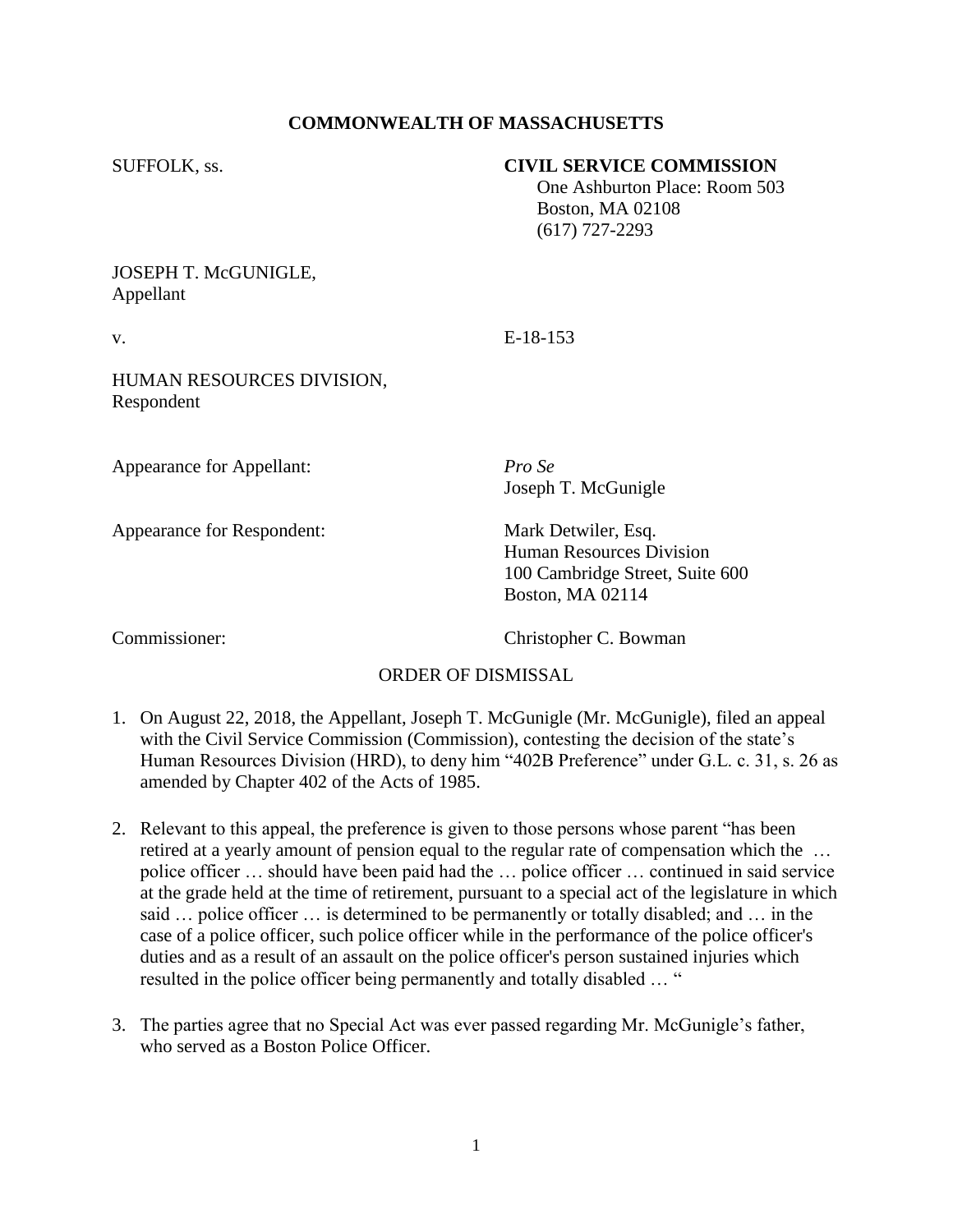- 4. The parties agree, however, that a Special Act was passed in 1997 (Chapter 64 of the Acts of 1997) stating in relevant part that: " … for the purpose of placement on the eligible list for appointment for the position of police officer in the city of Quincy, Joseph T. McGunigle shall be considered to be the son of a police officer as provided in Section 26 of chapter 31 of the General Laws; provided, however, that he passes the required written and physical examination for entrance to the police service … ". (emphasis added)
- 5. Mr. McGunigle stated at the pre-hearing conference that, subsequent to the passage of the above-referenced Special Act, he was given the 402B preference (statewide) and was appointed as a Quincy Police Officer. He served as a Quincy police officer for fourteen (14) years and is now collecting a pension.
- 6. Mr. McGunigle has recently passed the civil service examination for firefighter and has asked HRD to provide him with 402B preference for firefighter, placing him at the top of eligible lists for firefighter.
- 7. Mr. McGunigle argued that Chapter 402B, coupled with the 1997 Special Act, require HRD to grant him this preference.
- 8. HRD argued that McGunigle does not meet the requirements of the 402B preference, standing alone, and/or in conjunction with the 1997 Special Act.
- 9. HRD submitted a Motion for Summary Decision. Mr. McGunigle submitted a reply / opposition.
- 10. On December 13, 2018, I held a motion hearing and heard oral arguments from both parties.

## *Analysis*

 For the reasons stated in HRD's Motion for Summary Decision, Mr. McGunigle does not qualify for 402B preference. It is undisputed that, when Mr. McGunigle's father retired from the Boston Police Department, he received the customary seventy-two (72) percent of his last year salary for retirement as opposed to "a yearly amount of pension equal to the regular rate of compensation which the … police officer … should have been paid had the … police officer … continued in said service at the grade held at the time of retirement." Further, there is no Special Act of the Legislature ordering a retirement benefit at the higher amount. Finally, the Special Act referenced by Mr. McGunigle relates solely to him receiving hiring preference as a Quincy Police Officer. He received that benefit and is now retired. Neither the statute or the Special Act provides for any further hiring preferences, including that being requested here.